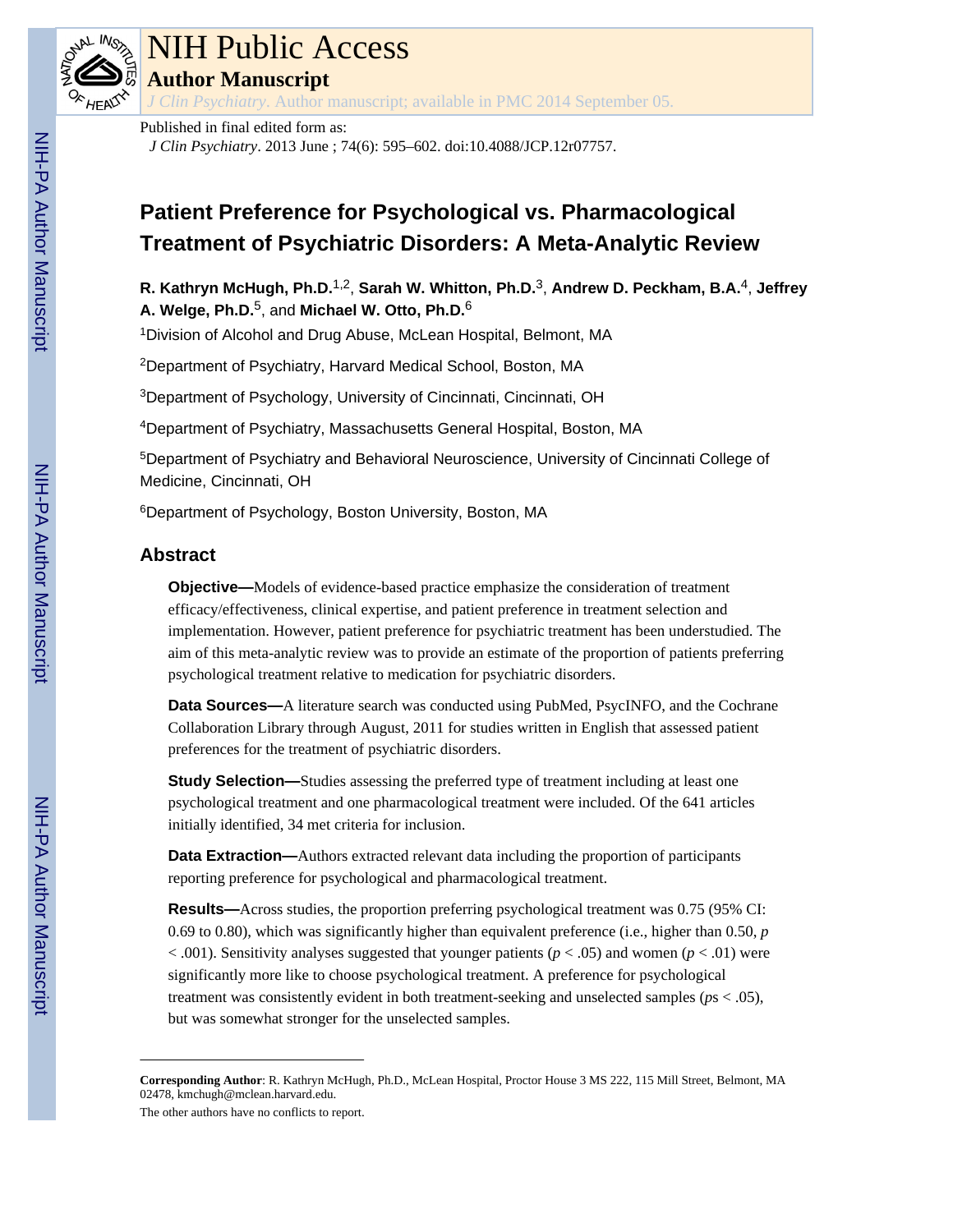**Conclusions—**Aggregation of patient preferences across diverse settings yielded a significant three-fold preference for psychological treatment relative to medication. Given the similar efficacy of these treatments for depression and anxiety, improving access to evidence-based psychological treatment is needed to connect more patients to their preferred treatment.

# **Introduction**

Guidelines on the application of evidence-based practice (EBP) emphasize the synthesis of empirical evidence and clinical expertise with patient values and preferences in the selection and implementation of treatments.1,2 Patient preference becomes particularly important for guiding treatment decisions for psychiatric disorders for which both psychological and pharmacological treatments demonstrate efficacy,  $3-6$  particularly given the absence of evidence-based decision rules (i.e., treatment matching to patient clinical or sociodemographic characteristics) for treatment selection. Consideration of patient preference may also inform policy-level decisions about allocation of resources (e.g., funding for training) for the treatment of disorders without a clearly superior option in terms of efficacy or cost. Patient preference may also directly influence outcomes; a growing body of evidence suggests that providing patients with their preferred treatment is associated with better treatment retention and clinical outcomes.<sup>7-9</sup>

Despite the importance of patient preference, few studies have explored preferences for psychiatric treatments, and no accounting of the effect size of preferences across studies (i.e., meta-analysis) has been published. The purpose of the current study was to conduct a meta-analytic review of the literature on patient preferences for psychological versus pharmacological treatments for psychiatric disorders among adults. A thorough search of the literature was conducted and potential moderating variables such as type of psychiatric disorder, sample composition (e.g., age, sex, treatment-seeking), and study design variables (e.g., the type of preference assessment) were evaluated. These major domains of variability in study design were examined to identify any systematic differences in results due to design features. Consistent with previous research,  $7,10$  we hypothesized that participants would report a preference for psychological relative to pharmacological treatments.

As is evident below, despite a broad-based search strategy, our analyses were limited to the studies of depression, anxiety, and a small number of general mental illness studies for which preference for treatment has been investigated. Our omnibus analyses include data from both treatment-seeking and unselected samples for which participants were asked to identify their treatment preference if they were to be diagnosed with a particular disorder. The perspectives of unselected (i.e., non-treatment-seeking) samples are relevant to our meta-analysis given that, according to National Comorbidity Survey-Replication data, more than half of those with a psychiatric disorder perceive barriers (either logistical or attitudinal) to seeking mental health care and accordingly did not utilize any mental health services in the previous year.<sup>11</sup> Hence, understanding the preferences for treatment of such unselected samples is relevant for identifying perspectives of those not presenting to care to inform outreach and mental health literacy efforts to better connect individuals to care. To account for differences between those who were currently seeking treatment and analogue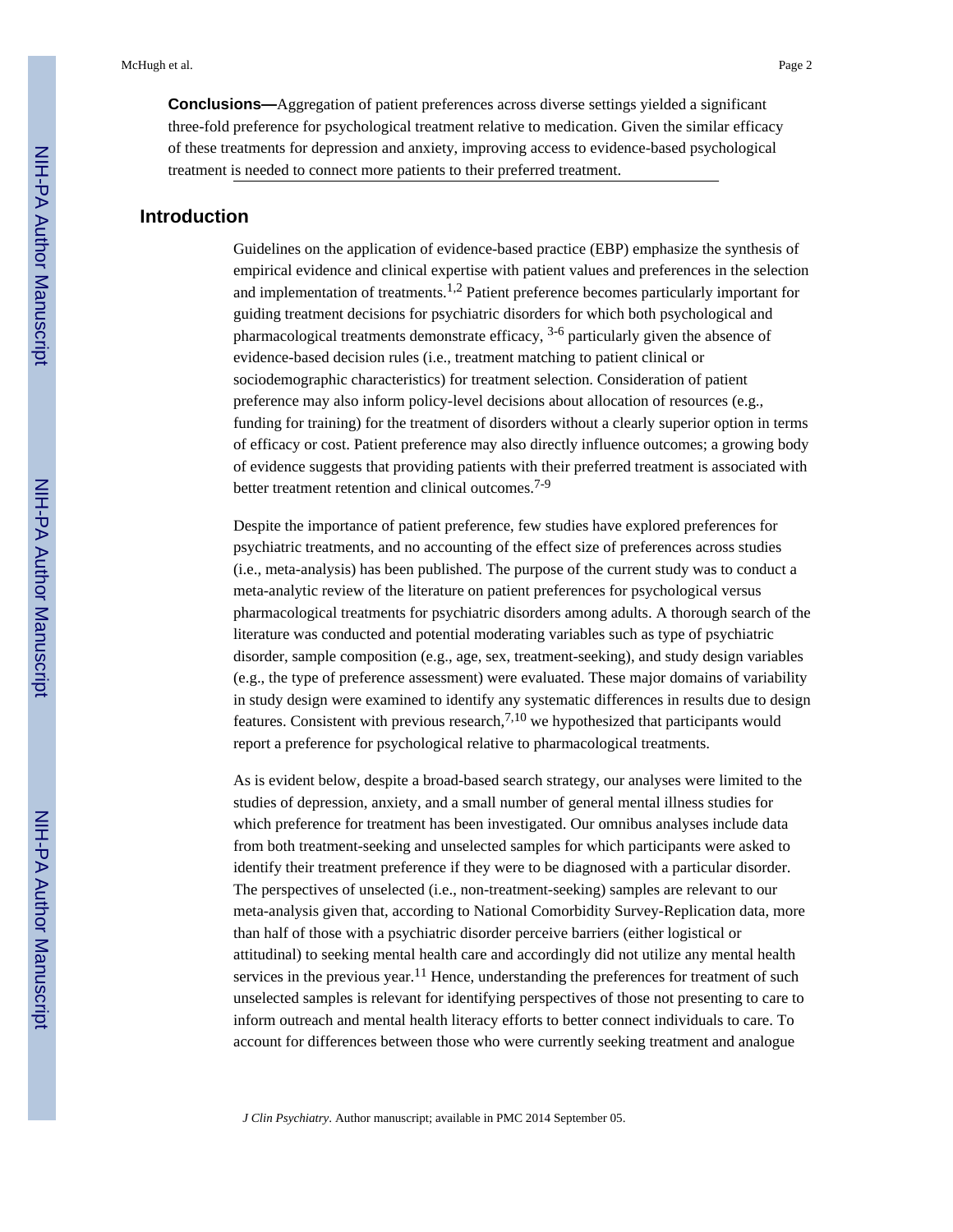samples, we also conducted sub-group analyses to clarify the strength of effects across these subsamples.

# **Methods**

#### **Search Strategy**

The search engines *PubMed*, *PsycINFO*, and the Cochrane Collaboration library were used to identify studies published through August, 2011. The following search terms and subject headings were used in combination: *patient preference*, *consumer preference*, *therapeutics*, *psychotherapy*, *drug therapy*, *mental disorders*, *depression*, *anxiety*, *insomnia*, *bipolar disorder*, *schizophrenia*, *substance-related disorder*, *eating disorder*, *personality disorder*. In addition, the reference sections of identified articles were examined to locate any additional articles not captured by this search.

#### **Study Selection and Data Abstraction**

Consistent with guidelines for reporting of meta-analyses of observational studies, we used broad inclusion criteria; and, rather than weight analyses using study quality ratings, we conducted sensitivity analyses relating study design features to outcomes.12 Of the studies identified using this search strategy, criteria for inclusion in the analysis were: (a) use of a forced-choice assessment of participant preference for type of treatment for a psychiatric disorder; (b) inclusion of treatment options with at least one psychological treatment and one medication; and, (c) study sample including individuals with a specific psychiatric disorder diagnosis (or sub-syndromal symptoms for a disorder) or unselected samples for which participants were asked to identify their treatment preference if they were to be diagnosed with a particular disorder (i.e., analogue samples). Among studies using treatment-seeking samples, the assessment of treatment preference must have occurred prior to the selection of (or randomization to) treatment. Thus, studies of both treatment-seeking samples and unselected general or medical samples were included; nonetheless, results from each of these samples were also examined individually.

Studies were excluded if they met any of the following criteria: (a) studies of treatment acceptability, perceived utility/effectiveness, or satisfaction not including pre-treatment preference assessment; (b) qualitative studies without a forced-choice preference question; and, (c) studies that were not published in a peer-reviewed journal. Two authors (RKM and ADP) extracted data from the articles and checked data for accuracy. Any inconsistencies in decisions regarding inclusion or data extraction were resolved by consensus decision.

For studies in which more than one psychological treatment (e.g., group or individual) and/or more than one medication were presented, these options were collapsed under the broader headings of psychological or pharmacological treatment. Several studies allowed participants to identify additional preferences (e.g., no preference, combined psychological and pharmacological treatment). For these studies, only participants expressing preference for psychological or pharmacological treatment were included. Sensitivity analyses were conducted to examine differences in proportions between studies that employed a dichotomous forced choice and those that included additional preference options.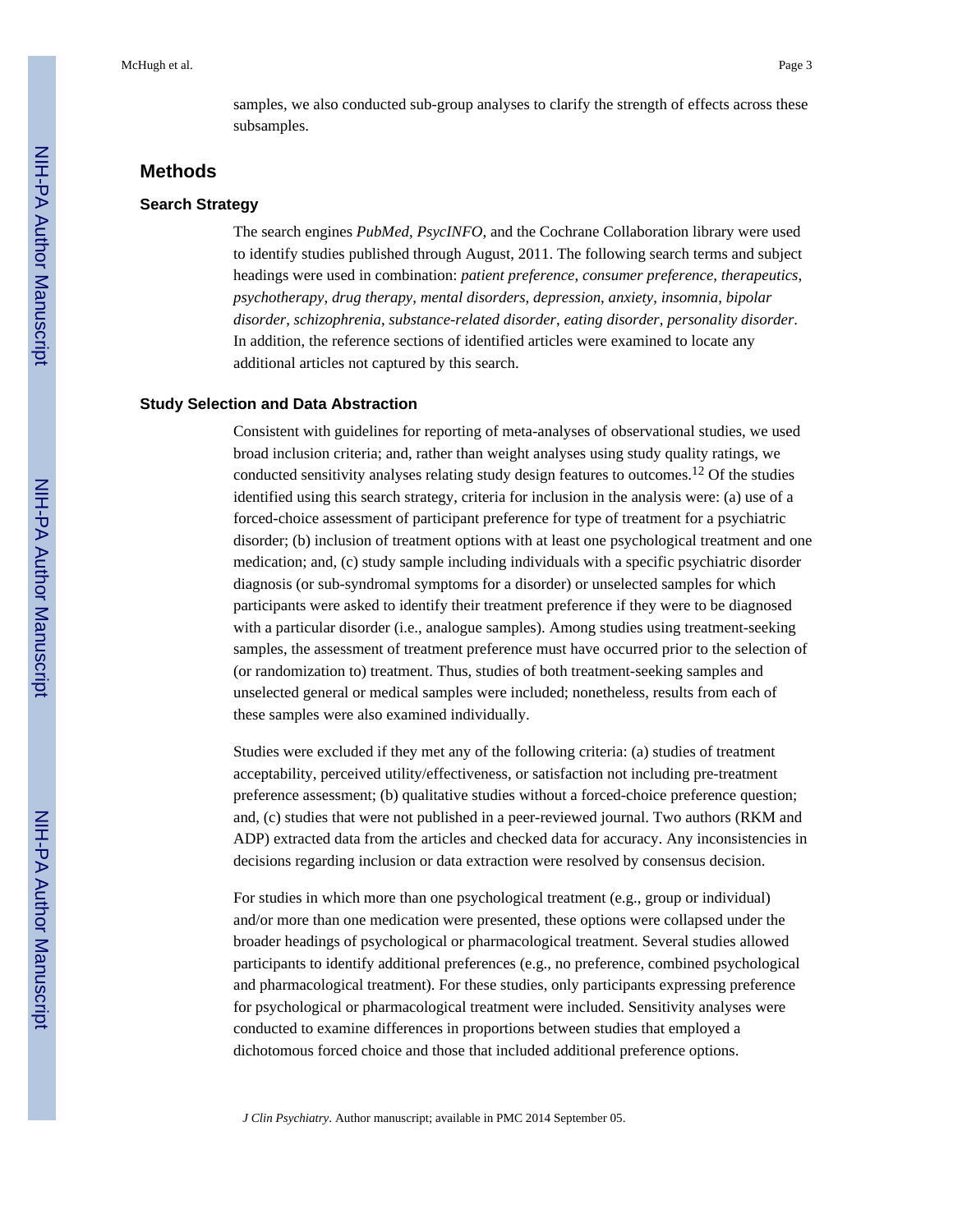#### **Data Synthesis**

The dependent variable in this analysis was the proportion of participants expressing preference for psychological treatment. The proportion expressing this preference in each study was converted to the logit scale  $(\text{logit}(p)=\ln(p/[\text{1}-p])$  and the variance of the logits estimated as  $var(logit(p))=1/N_1+1/N_2$  where N<sub>1</sub> and N<sub>2</sub> are the numbers preferring psychological treatment and medication, respectively, and  $p=N_1/(N_1 + N_2)$ . The logits were then combined using a random effects model, estimated by REML with SAS PROC MIXED. Estimates of the population values of the mean logit and between-study variation in the logits were then converted back to the original probability scale. Heterogeneity among the study logits was assessed with Cochrane's Q test. When the studies are homogeneous, the sum of the squared and inverse-variance weighted deviations from the fixed effect model estimate follow a chi-square distribution with k-1 degrees of freedom. A significant deviation from this expected distribution indicates between study heterogeneity, and the need for a random effects model that assumes the underlying true logits follow an unknown (assumed normal) distribution with mean and variance to be estimated.

Sensitivity analyses were conducted by performing the same analysis in various subsets of the data of *a priori* interest, and also by inclusion of covariates that may moderate the proportion of subjects preferring psychological treatment. These variables included: treatment-seeking vs. non-treatment-seeking (analogue) samples, study assessment outcomes (i.e., whether more than 2 treatment choices were presented), disorder of interest, gender, and age. For the purpose of analyses, treatment-seeking was defined as patients pursuing mental health treatment in either a primary or specialty care setting. For studies that recruited participants who were not seeking treatment for mental health (e.g., patients screened as part of a primary care visit) and allowed participants to select no treatment, these studies were categorized as non-treatment-seeking. Given that the frontline treatment differs among disorders (e.g., pharmacotherapy is the clear front-line treatment for schizophrenia and bipolar disorder, whereas pharmacotherapy and psychotherapy are equally effective for anxiety and depressive disorders), our original analytic plan included subgroup analyses by psychiatric disorder. However, our search predominantly identified studies of depression and anxiety, and no studies of disorders for which pharmacotherapy is clearly the front-line treatment (see Trial Flow). Therefore, we estimated treatment preference in samples indicating preference for treatment for depression vs for any other disorder, and between studies of depression and anxiety disorders vs other/unspecified disorders (i.e. studies in which participants were asked to state preferences for mental health treatment generally).

# **Results**

## **Trial Flow**

Based on the search methods used, 644 studies were initially identified and screened for inclusion/exclusion criteria. The final sample included 34 studies. For studies that did not present sufficient data in the manuscript for analysis, authors were contacted to request this information. One study was excluded because we were unable to obtain the needed data; results that were reported indicated that psychological treatment was preferred relative to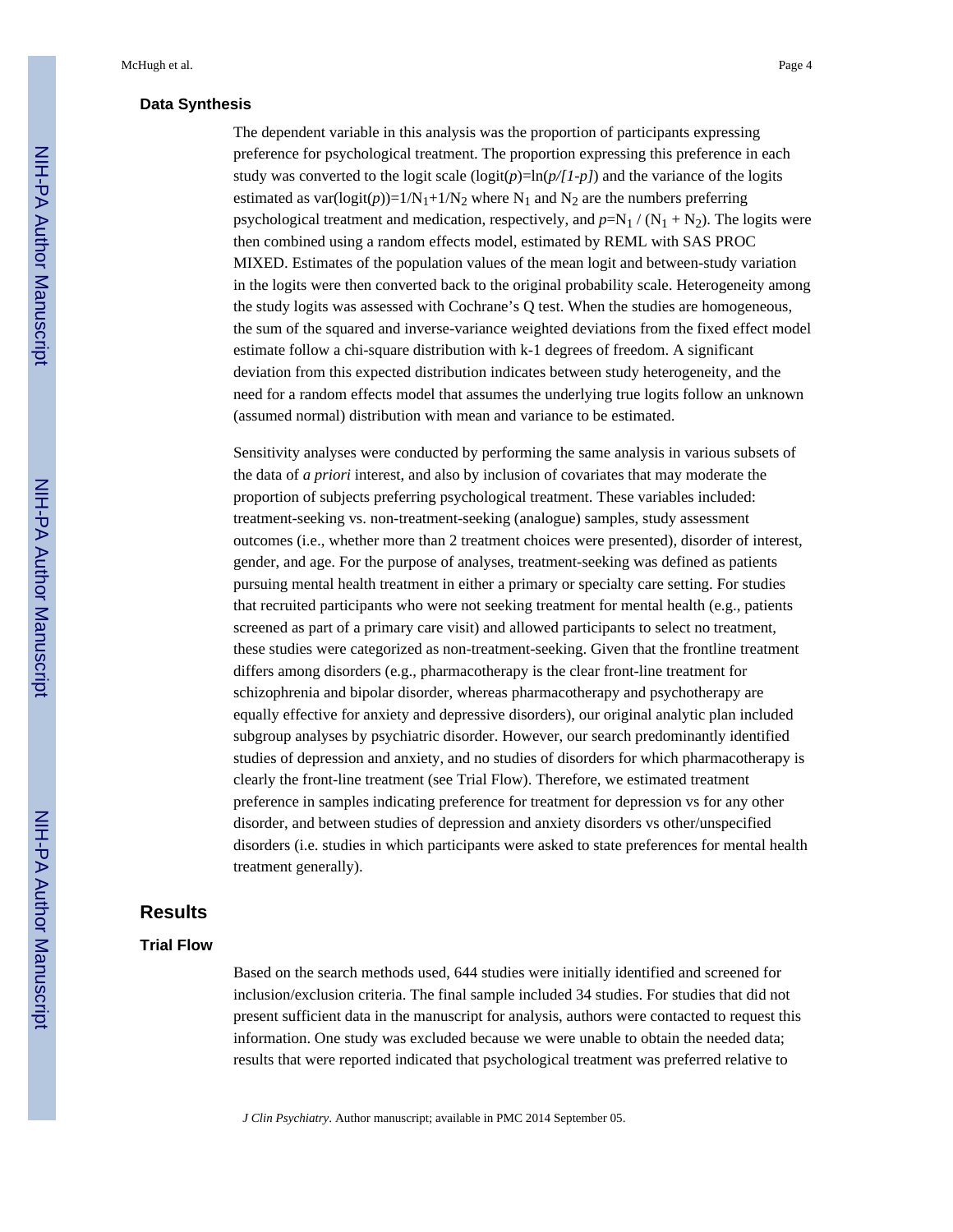medication for the treatment of depression.<sup>13</sup> When more than one manuscript reported results from the same dataset (e.g., preliminary and final samples), we included only the manuscript describing analyses conducted with the largest sample. The study selection process is presented in Figure 1.

Characteristics of the studies included in the analysis are presented in Table 1. The 34 studies included a total of 68,612 participants. Fifty percent of studies included treatmentseeking samples and the most commonly examined disorder was depression (65% of studies), followed by posttraumatic stress disorder (17%), other or unspecified disorders (12%), and other anxiety disorders (6%). Thus, the vast majority of studies examined depressive or anxiety disorders, with a small minority examining mental health more broadly or other related conditions (e.g., hypochondriasis).

#### **Quantitative Data Synthesis**

The Q test was highly significant ( $Q = 1.674$ , df = 33,  $p < 0.001$ ), indicating that the studies are not homogenous. Therefore, the random effects model was adopted over the fixed effect model. Figure 2 shows the observed proportions in each of the 34 studies. Each proportion is enclosed in a 95% individual confidence interval, with standard errors computed using binomial variance. The population mean proportion preferring therapy was 0.75 (95% CI: 0.69 to 0.80), which is significantly higher than 0.50 ( $p < 0.001$ ), the proportion that would indicate equal preference for psychological and pharmacological treatment. There was substantial between-study variation in the estimated true logit: 95% of all true study-specific proportions are estimated to lie within the prediction interval [0.37, 0.94].

#### **Subgroup Analysis**

The primary analysis was repeated within subsets of the data characterized by studies that included more than two preference options (i.e., participants could also choose an alternate treatment such as combined medication and psychological treatment;  $n = 25$  studies); studies examining the treatment of depression  $(n = 22)$  and depression or anxiety  $(n = 30)$ ; and treatment-seeking samples  $(n = 17)$  were examined as allowed by sample size.

The estimated population mean, its 95% confidence interval, and the 95% prediction interval for each of these sub-populations are displayed in Table 2. For each subset of studies, the 95% confidence interval did not include 0.50, indicating that the proportion of participants preferring psychological treatment was significantly greater than the proportion preferring medication across all subsamples. Specifically, although the preference for psychological treatment was less pronounced in treatment-seeking samples relative to non-treatment seeking samples ( $p = 0.03$  for treatment-seeking when added as a covariate to the primary analysis), the subgroup of studies that only included treatment-seeking samples continued to demonstrate a significantly higher preference for psychotherapy than pharmacotherapy (69%; see Table 2). Similarly, the preference for psychological treatment was less pronounced in studies focused specifically on depression than in other studies ( $p = 0.03$  for depression-focused treatment vs. all other when added as a covariate to the primary analysis), but again, continued to reflect a significant preference for psychotherapy over pharmacotherapy (70%; see Table 2). Studies that evaluated preference for a specific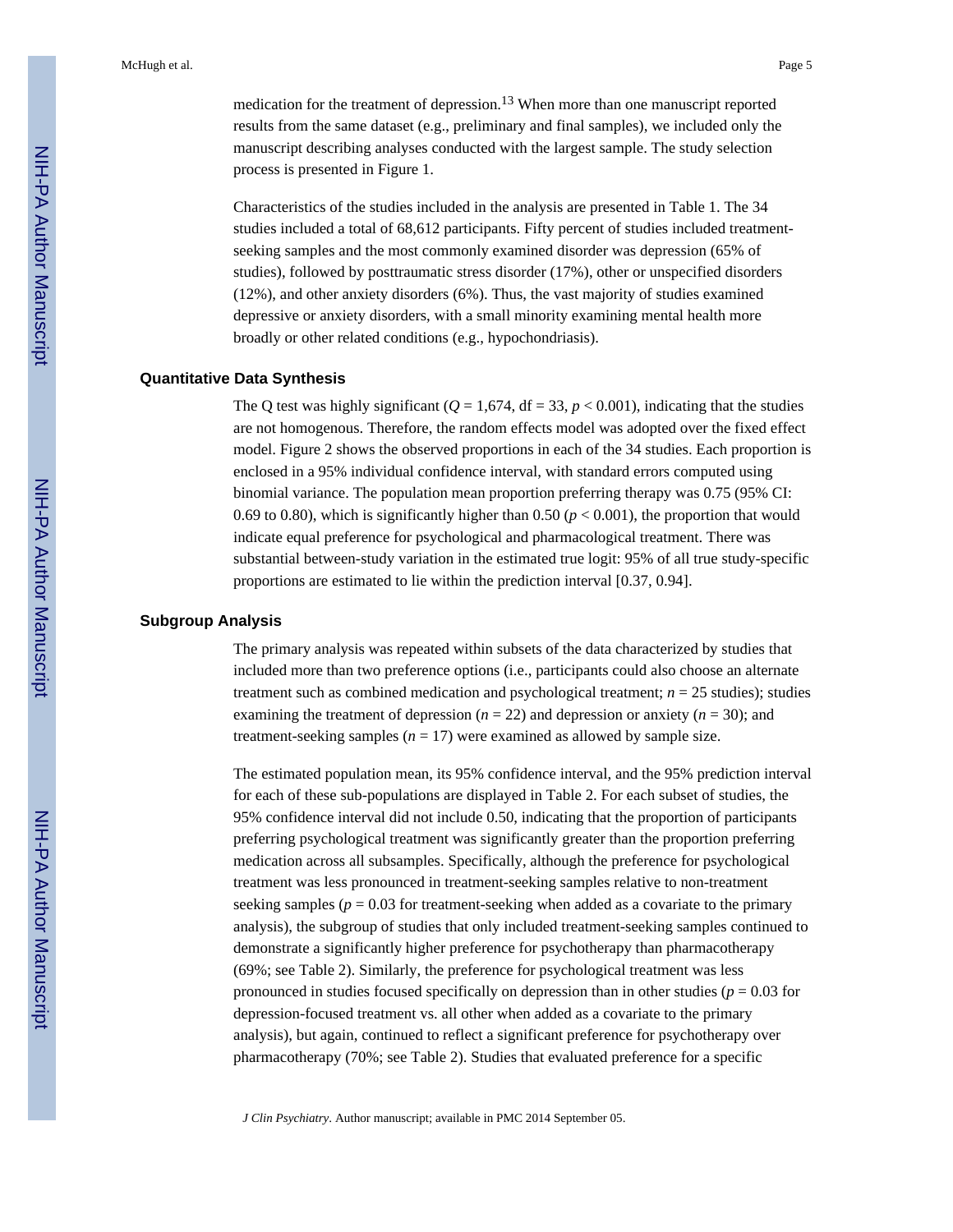psychiatric disorder (including depression, anxiety disorders, and hypochondriasis) also exhibited a preference for psychological treatment (75%;  $CI = 0.69, 0.81$ ), which was not significantly different from studies that examined unspecified disorders  $(p = 0.80)$ . The availability of alternative preference options (e.g., combination therapy, watchful waiting/no treatment) was not associated with differences in the proportion preferring therapy ( $p =$ 

0.92).

Mean age and proportion of women in each sample were added to the primary analysis as covariates. Mean age was significantly associated with the proportion preferring psychological treatment ( $p = 0.05$ ), with younger samples being more likely to prefer psychological treatment than older samples. Sex was also significantly associated with the proportion preferring psychological treatment  $(p = 0.01)$ , with samples with a greater proportion of women preferring therapy at higher rates.

#### **Publication Bias**

A funnel plot of the observed logits versus the reciprocals of their variances (not shown) was examined as a check for patterns consistent with possible publication bias. Asymmetry of the plot was observed, with the most precise (i.e., small variance) studies tending to have logits near zero (i.e., proportions near 0.50). The large study by Givens et al. in particular fit this pattern; however, the rest of the data also conformed to this pattern. In a set of homogeneous studies free from publication bias, this plot should have the appearance of a symmetrical inverted funnel that converges near the estimated common effect size (logit of 0.69 for this set of studies). Asymmetry is consistent with a bias mechanism by which studies that would have appeared on one side of the plot (i.e., those providing evidence opposite to the trend in the observed studies) tend to be missing. However, it is known that when the studies are not homogeneous, asymmetry is not necessarily indicative of missing study bias.<sup>14</sup> Because this set of studies displays marked departure from homogeneity, the asymmetry of the funnel plot is not particularly informative regarding potential publication bias.

Therefore, to assess sensitivity to possible publication bias in the form of unpublished studies (of note, we did not include unpublished studies in the current analysis) that would support the hypothesis of preference for pharmacological over psychological treatment, the primary analysis was repeated with the addition of k hypothetical studies with observed logits equal to −1.09 (i.e., proportions equal to 0.25) and logit variances equal to 0.04. The proportion was chosen as the counter-null to the observed population average (i.e., the value that supports medication as strongly as the actual data support psychological treatment). The variances of the logit of these proportions was chosen to be equal to the median logit variance among the observed studies and implies a sample size of *N*=130 per virtual missing study. An addition of 22 of these virtual studies would be required to lead to a failure to reject the null hypothesis for the comparison of the observed proportion to equivalence (0.50). We therefore conclude that the overall preference for psychological treatment over medication is robust to publication bias.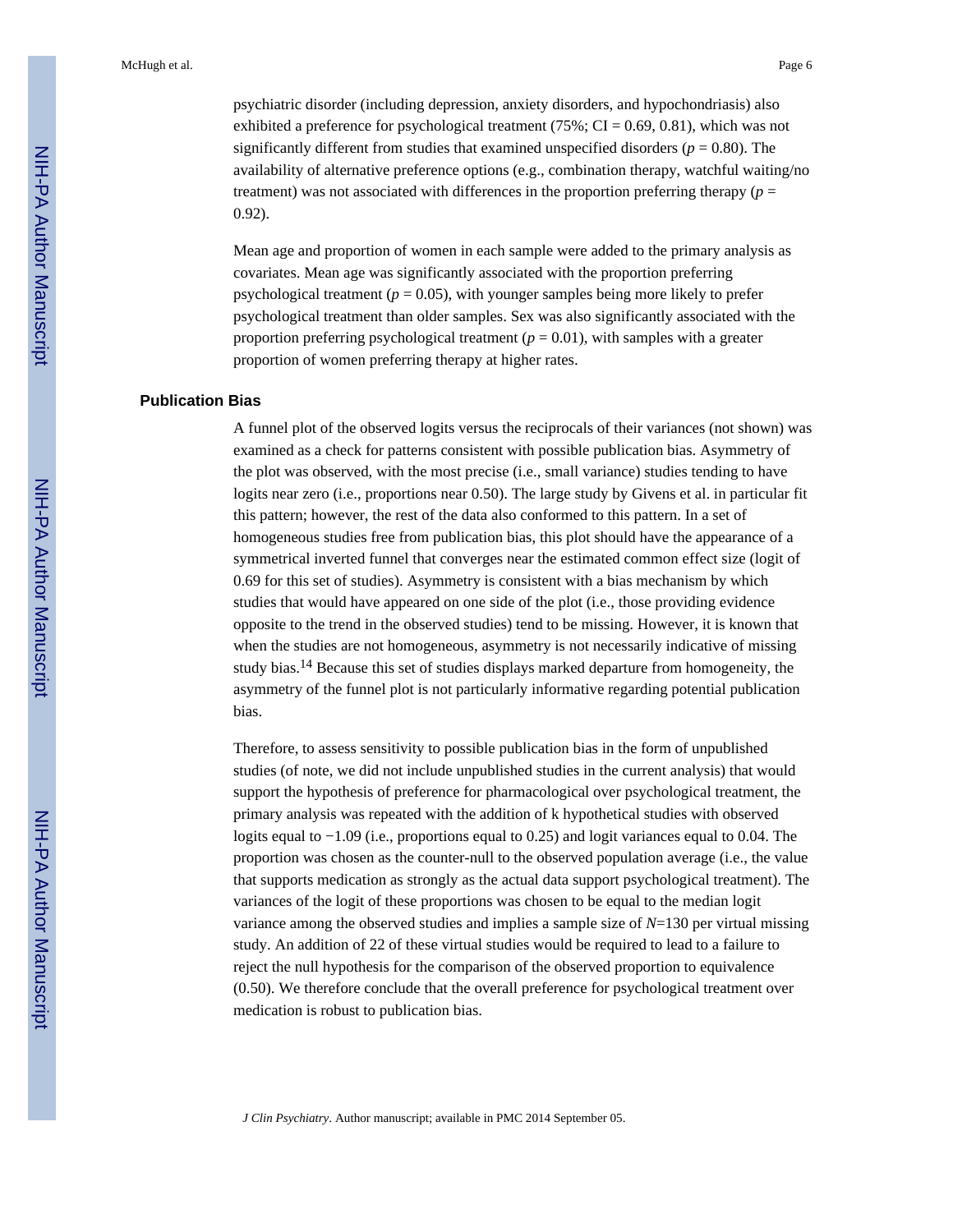# **Discussion**

This meta-analysis provides evidence that adults prefer psychological to pharmacological treatment for unipolar depression and anxiety disorders. Across 34 studies spanning primary and specialty care settings as well as non-treatment-seeking samples, participants were 3 times more likely to express a preference for psychological treatment. Although preference for psychological treatment was stronger in certain sub-groups (e.g., non-treatment-seeking samples, younger samples), all subsample analyses continued to show a significant preference for psychological over pharmacologic treatments.

According to the tenets of EBP, without evidence for the superiority of one treatment over the other, patient preference should guide selection of treatment.  $1,2$  According to metaanalytic review, pharmacological and psychological treatments studied in clinical trials for treatment of depression and anxiety achieve comparable outcomes. 6,15-19 Accordingly, given comparable outcome data, the preference data support empirically-based practice decisions in favor of greater rates of selection of psychological treatment for these disorders. Interestingly, recent patterns of treatment utilization reflect the opposite pattern. The past 10 years have seen a substantial increase in the prescription of antidepressant medications, which surpassed all others as the most commonly prescribed class of medication in the US in 2005. 20, 21 There is also evidence of a concurrent decrease in patients receiving psychological treatment.<sup>21</sup> However, the available data on patient preference, efficacy, and cost-efficacy for depression and anxiety do not support this trend,  $2^{2-24}$  and imply that many patients are not engaged in their preferred psychological treatment. It should be noted that despite high rates of initiation of antidepressant pharmacotherapy for mood and anxiety disorders, adherence to these agents over time is generally poor. <sup>25-27</sup> It is not clear how much initial preference for treatment plays a role in these adherence findings relative to other issues such as side effects and patient attitudinal variables and provider characteristics.<sup>27</sup> In the absence of empirical studies on the topic, it is unclear why the shift towards pharmacological and away from psychological treatment is occurring, although limited access to evidence-based psychological treatments certainly plays some role.<sup>28, 29</sup>

Due to the limited number of studies that assessed preference for combination pharmacological and psychological treatment, we were unable to examine this preference as part of the meta-analysis. Among studies that included combination treatment as an option, many participants expressed a preference for this option, which often, <sup>30, 31</sup> but not always, 32, 33 was preferred over each of the monotherapies. Although combination treatment is associated with additive benefits for some disorders,  $34,35$  in other disorders this may be associated with either very modest or no benefit,  $36, 37$  despite higher cost.<sup>24</sup>

We were unable to conduct sensitivity analyses examining differences among samples based on factors such as culture, race, and ethnicity. These are particularly important individual difference variables to consider given that access to treatment<sup>38</sup> and factors such as stigma<sup>39</sup> can vary substantially across these groups. Research on the acceptability of treatment for depression has suggested that African American and Hispanic participants report lower acceptability of medication relative to White participants.<sup>40</sup> Similarly, one study included in the current meta-analysis found that African American, Asian/Pacific Islander, and Hispanic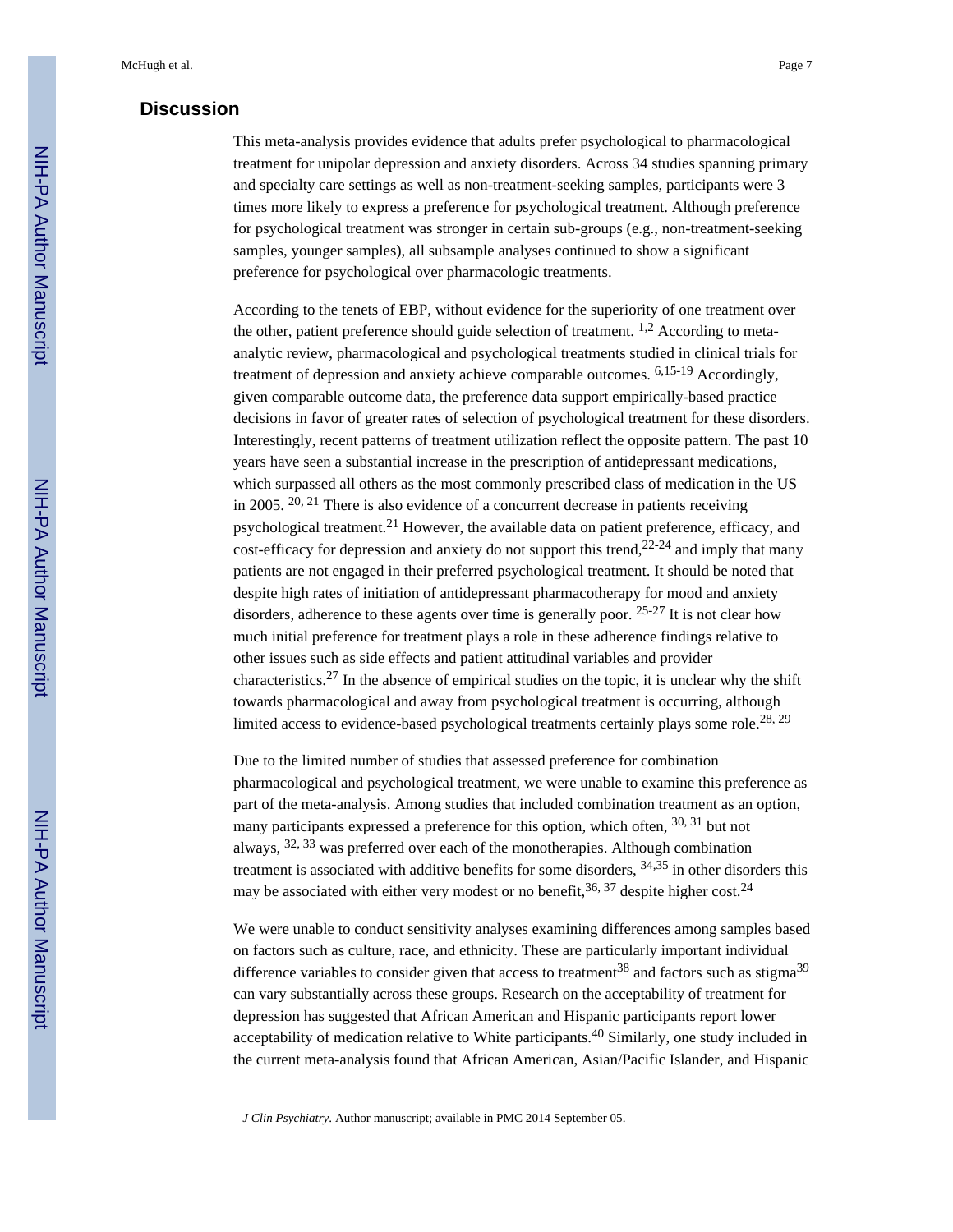participants were more likely to report a preference for psychological treatment than medication relative to White participants.<sup>41</sup> Further research is needed to understand the nature of these group differences and how this may impact access and decision-making in mental health care.

There are several limitations to the current study. First, the evaluation of preference for alternative options (e.g., combination therapy) was not possible given variability in methods across studies. It is unclear whether there would be differential preference for psychological vs. pharmacological treatment in studies with multiple preference options had participants been forced to choose between the two. However, sensitivity analyses indicated no significant differences between studies that offered more than 2 treatment options and those that used a forced-choice between psychotherapy and medication. Similarly, the settings and samples included in this meta-analysis were heterogeneous because we elected to maximize generalizability of findings. Sensitivity analyses indicated that although there was some variability among these groups in the magnitude of preference for psychological treatment, the overall preference for this treatment was maintained across the subgroups studied.

We did not include unpublished articles in this study. Although this has the potential to introduce publication bias, we elected to exclude these articles to maximize the quality of studies selected (i.e., only those identified by peer review to exhibit sufficient scientific rigor for publication). The studies included in this review did not consistently include data on illness severity, and thus we are unable to assess the association between the severity of symptoms or urgency of treatment need and preference. Examination of this and related potential moderating variables are an important future direction for this line of research.

Estimates of publication bias, such as the fail safe *N* have limitations and thus should be interpreted with caution. Nonetheless, across studies only 1 yielded a significant effect size in the meta-analysis in favor of medication, suggesting that these results are robust. Because the studies in this area are predominantly focused on depression and anxiety, generalizability of these results to other disorders is unclear. Our original aim was to include studies across the spectrum of psychiatric disorders; however, there were no published studies on patient preference for many psychiatric disorders or for co-occurring disorders. Future research examining preferences for other types of mental illness, in particular whether preferences vary based on the front-line treatment for disorders (e.g., pharmacotherapy for psychotic disorders), is an important question for understanding potential discrepancies between efficacy and patient preferences.

Our meta-analysis was not able to address the important question of why psychological treatment is preferred over medication. In a qualitative study of preferences for treatment for posttraumatic stress disorder, beliefs about mechanisms of treatment (e.g., talking to someone would help) and health concerns relative to medication were noted as reasons for individual preferences.<sup>42</sup> In our analysis, we found that the preference of psychotherapy was stronger among women and younger participants, which may reflect the influence of socialcontextual factors on preference (e.g., greater social acceptability of psychological treatment for women relative to men). Future research on the factors that contribute to patient preference is needed to better understand how patients derive these preferences.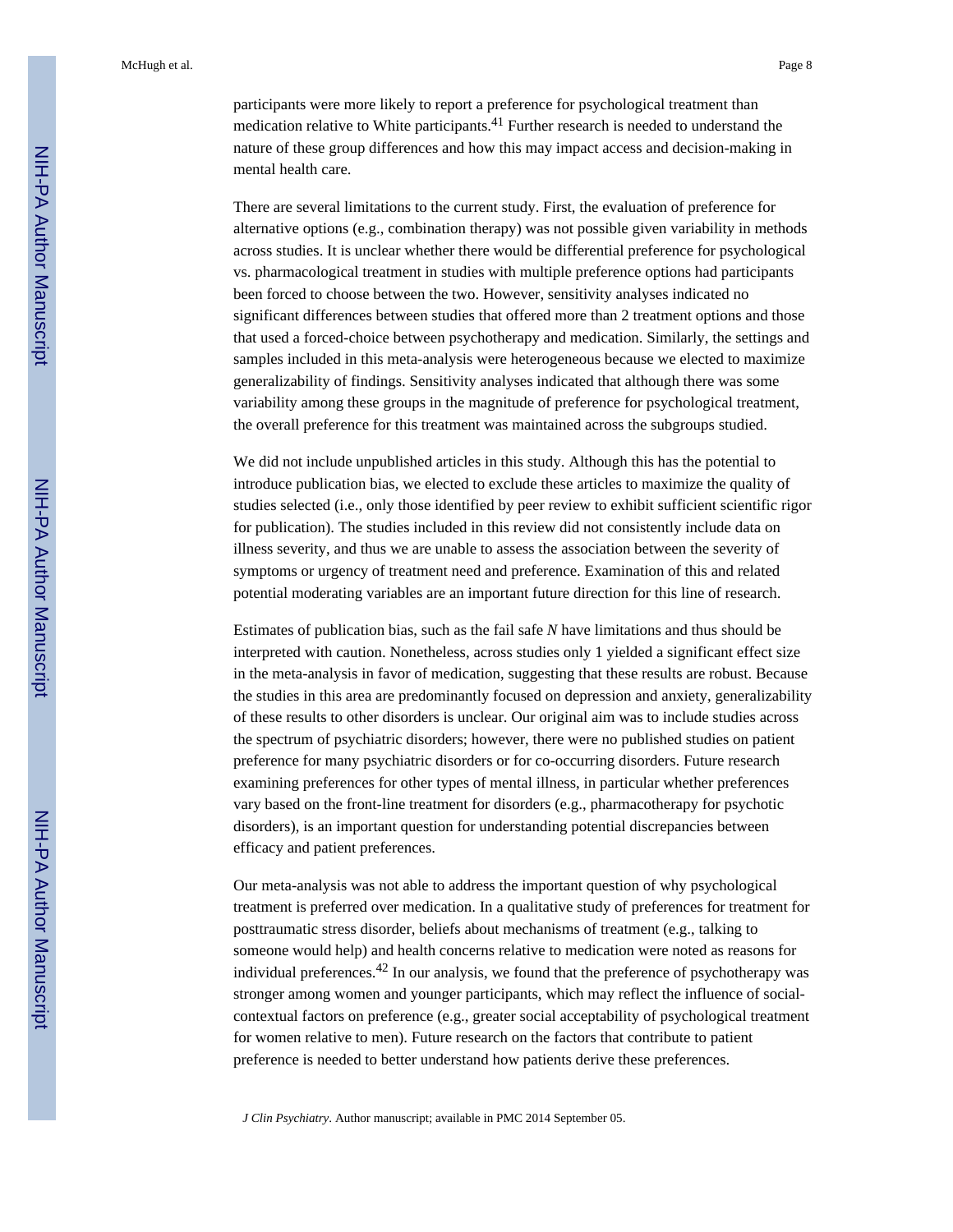In summary, the results of this meta-analytic review indicate that approximately 75% of participants prefer psychological to pharmacological treatment for depressive and anxiety disorders. This preference was observed independently across heterogeneous settings, capturing perspectives from treatment-seeking (both in primary and specialty care settings) as well as non-treatment-seeking samples. The association between patient preference and improved treatment retention and outcomes documented in other studies,  $7-9$  and the importance of preference for guiding treatment decisions when more than one effective treatment option is available, highlight the importance of preference for treatment decision making at both the individual and policy level.

#### **Acknowledgments**

The authors are aware of no conflicts with the content of this manuscript, nonetheless Dr. Otto would like to report past (3 years) consultant and research support from Organon (Merck), and royalties received for use of the SIGH-A from Lilly.

Portions of effort on this publication were supported by an National Institutes of Health Institutional Clinical and Translational Science Award (5UL1RR026314-02; Drs. Whitton and Welge) and National Institute of Mental Health grant R25 MH084784 (Dr. Otto). The NIH had no further role in study design; in the collection, analysis and interpretation of data; in the writing of the report; or in the decision to submit the paper for publication.

# **References**

- 1. American Psychological Association. APA Presidential Task Force on Evidence-based Practice. American Psychological Association; Washington, DC: 2006.
- 2. American Psychiatric Association. American Psychiatric Association Practice Guidelines for the Treatment of Psychiatric Disorder Compendium. American Psychiatric Association; Arlington, VA: 2006.
- 3. Barlow DH, Gorman JM, Shear MK, et al. Cognitive-behavioral therapy, imipramine, or their combination for panic disorder: A randomized controlled trial. JAMA. 2000; 283(19):2529–2536. [PubMed: 10815116]
- 4. Butler AC, Chapman JE, Forman EM, et al. The empirical status of cognitive-behavioral therapy: a review of meta-analyses. Clin Psychol Rev. 2006; 26(1):17–31. [PubMed: 16199119]
- 5. Dimidjian S, Hollon SD, Dobson KS, et al. Randomized trial of behavioral activation, cognitive therapy, and antidepressant medication in the acute treatment of adults with major depression. J Consult Clin Psychol. 2006; 74(4):658–70. [PubMed: 16881773]
- 6. Roshanaei-Moghaddam B, Pauly MC, Atkins DC, et al. Relative effects of CBT and pharmacotherapy in depression versus anxiety: is medication somewhat better for depression, and CBT somewhat better for anxiety? Depress Anxiety. 2011; 28(7):560–7. [PubMed: 21608087]
- 7. Mergl R, Henkel V, Allgaier AK, et al. Are treatment preferences relevant in response to serotonergic antidepressants and cognitive-behavioral therapy in depressed primary care patients? Results from a randomized controlled trial including a patients' choice arm. Psychother Psychosom. 2011; 80(1):39–47. [PubMed: 20975325]
- 8. Prefence Collaborative Review Group. Patients' preferences within randomised trials: systematic review and patient level meta-analysis. BMJ. 2008; 337:a1864. [PubMed: 18977792]
- 9. Swift JK, Callahan JL, Collmer BM. Preferences. J Clin Psychol. 2011; 67(2):155–62. [PubMed: 21120917]
- 10. Dwight-Johnson M, Lagomasino IT, Hay J, et al. Effectiveness of collaborative care in addressing depression treatment preferences among low-income Latinos. Psychiatr Serv. 2010; 61(11):1112– 8. [PubMed: 21041350]
- 11. Mojtabai R, Olfson M, Sampson NA, et al. Barriers to mental health treatment: Results from the National Comorbidity Survey Replication. Psychol Med. 2011; 41(8):1751–61. [PubMed: 21134315]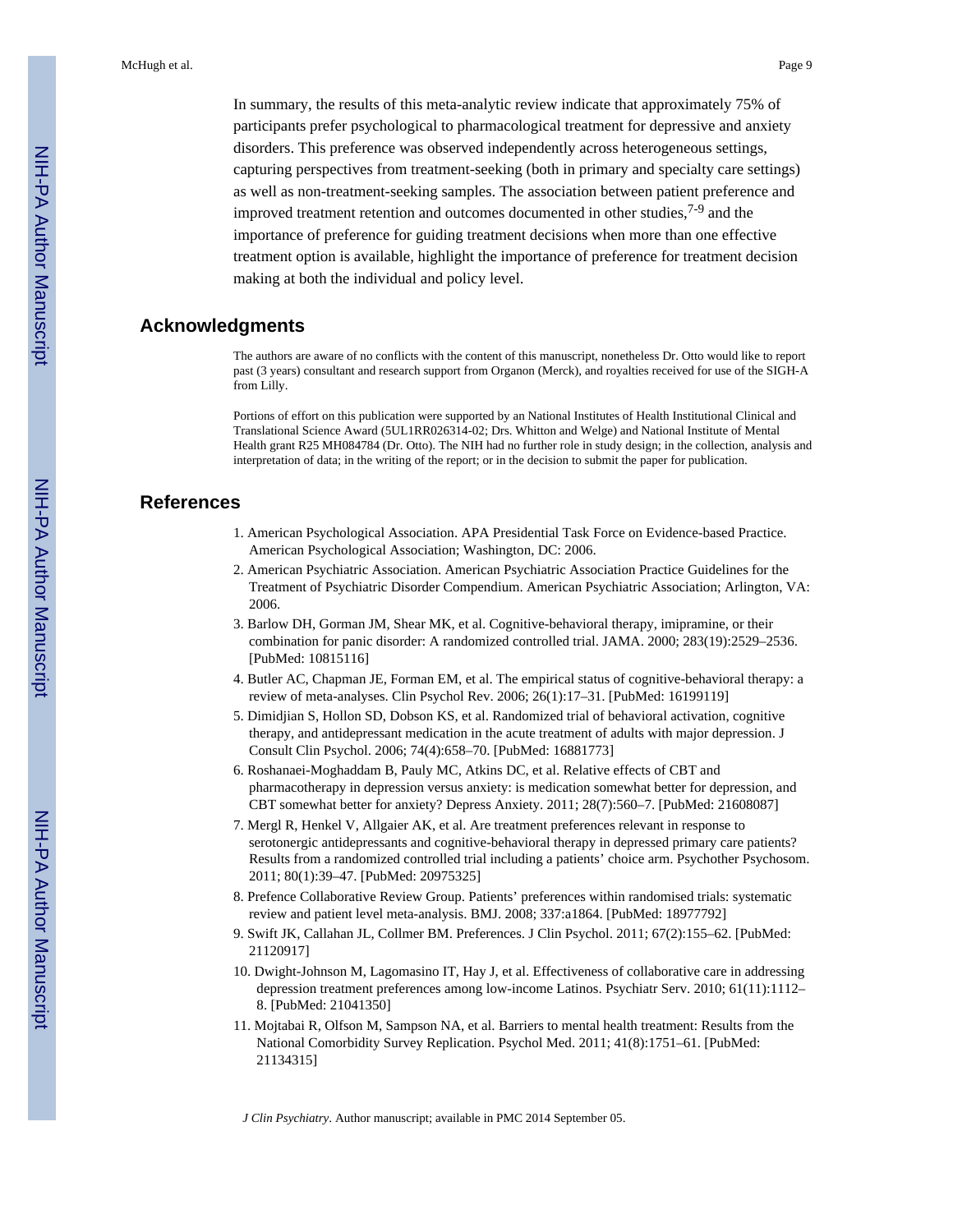- 12. Stroup DF, Berlin JA, Morton SC, et al. Meta-analysis of observational studies in epidemiology: a proposal for reporting. Meta-analysis Of Observational Studies in Epidemiology (MOOSE) group. JAMA. 2000; 283(15):2008–12. [PubMed: 10789670]
- 13. Chandra A, Scott MM, Jaycox LH, et al. Racial/ethnic differences in teen and parent perspectives toward depression treatment. J Adolesc Health. 2009; 44(6):546–553. [PubMed: 19465318]
- 14. Lau J, Ioannidis JP, Terrin N, et al. The case of the misleading funnel plot. BMJ. Sep 16; 2006 333(7568):597–600. [PubMed: 16974018]
- 15. Driessen E, Cuijpers P, Hollon SD, et al. Does pretreatment severity moderate the efficacy of psychological treatment of adult outpatient depression? A meta-analysis. J Consult Clin Psychol. 2010; 78(5):668–680. [PubMed: 20873902]
- 16. Eddy KT, Dutra L, Bradley R, et al. A multidimensional meta-analysis of psychotherapy and pharmacotherapy for obsessive-compulsive disorder. Clin Psychol Rev. 2004; 24(8):1011–1030. [PubMed: 15533282]
- 17. Goncalves DC, Byrne GJ. Interventions for generalized anxiety disorder in older adults: Systematic review and meta-analysis. J Anxiety Disord. 2012; 26(1):1–11. [PubMed: 21907538]
- 18. Mitte K. A meta-analysis of the efficacy of psycho- and pharmacotherapy in panic disorder with and without agoraphobia. J Affect Disord. 2005; 88(1):27–45. [PubMed: 16005982]
- 19. Spielmans GI, Berman MI, Usitalo AN. Psychotherapy versus second-generation antidepressants in the treatment of depression: a meta-analysis. J Nerv Ment Dis. 2011; 199(3):142–149. [PubMed: 21346483]
- 20. Cherry, DK.; Woodwell, DA.; Rechtsteiner, EA. National Ambulatory Medical Care Survey: 2005 summary. Advance data from vital and health statistics. No. 387. National Center for Health Statistics; Hyattsville, MD: 2007.
- 21. Olfson M, Marcus SC. National patterns in antidepressant medication treatment. Arch Gen Psychiatry. 2009; 66(8):848–856. [PubMed: 19652124]
- 22. Byford S, Barrett B, Roberts C, et al. Cost-effectiveness of selective serotonin reuptake inhibitors and routine specialist care with and without cognitive behavioural therapy in adolescents with major depression. Br J Psychiatry. 2007; 191:521–527. [PubMed: 18055956]
- 23. Heuzenroeder L, Donnelly M, Haby MM, et al. Cost-effectiveness of psychological and pharmacological interventions for generalized anxiety disorder and panic disorder. Aust N Z J Psychiatry. 2004; 38(8):602–612. [PubMed: 15298582]
- 24. McHugh RK, Otto MW, Barlow DH, et al. Cost-efficacy of individual and combined treatments for panic disorder. J Clin Psychiatry. 2007; 68(7):1038–1044. [PubMed: 17685740]
- 25. Beland SG, Tournier M, Galbaud du Fort G, et al. Economic impact of nonpersistence with antidepressant treatment in the adult population of Quebec: a comparative cost-effectiveness approach. Value Health. 2011; 14(4):492–498. [PubMed: 21669374]
- 26. Goethe JW, Woolley SB, Cardoni AA, et al. Selective serotonin reuptake inhibitor discontinuation: side effects and other factors that influence medication adherence. J Clin Psychopharmacol. Oct; 2007 27(5):451–8. [PubMed: 17873676]
- 27. Bambauer KZ, Soumerai SB, Adams AS, et al. Provider and patient characteristics associated with antidepressant nonadherence: the impact of provider specialty. J Clin Psychiatry. 68(6):867–73. 200. [PubMed: 17592910]
- 28. McHugh RK, Barlow DH. The dissemination and implementation of evidence-based psychological treatments. A review of current efforts. Am Psychol. 2010; 65(2):73–84. [PubMed: 20141263]
- 29. Kazdin AE, Blase SL. Rebooting psychotherapy research and practice to resuce the burden of mental illness. Perspectives on Psychological Science. 2011; 6(1):21–37.
- 30. Fernandez Y, Garcia E, Franks P, et al. Depression treatment preferences of Hispanic individuals: exploring the influence of ethnicity, language, and explanatory models. J Am Board Fam Med. 2011; 24(1):39–50. [PubMed: 21209343]
- 31. Kocsis JH, Leon AC, Markowitz JC, et al. Patient preference as a moderator of outcome for chronic forms of major depressive disorder treated with nefazodone, cognitive behavioral analysis system of psychotherapy, or their combination. J Clin Psychiatry. 2009; 70(3):354–361. [PubMed: 19192474]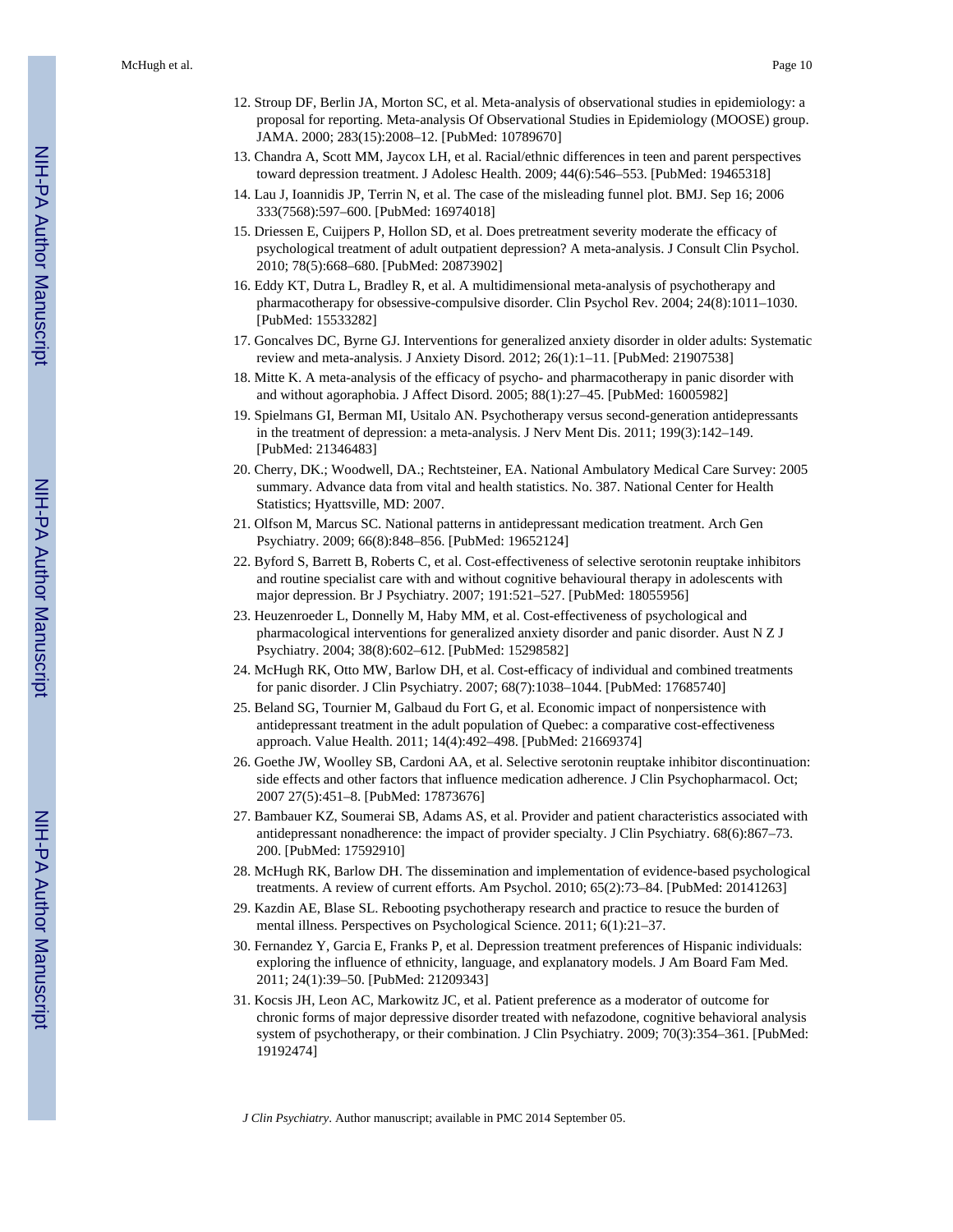- 32. Backenstrass M, Joest K, Frank A, et al. Preferences for treatment in primary care: a comparison of nondepressive, subsyndromal and major depressive patients. Gen Hosp Psychiatry. 2006; 28(2): 178–180. [PubMed: 16516070]
- 33. Hodges L, Butcher I, Kleiboer A, et al. Patient and general practitioner preferences for the treatment of depression in patients with cancer: how, who, and where? J Psychosom Res. 2009; 67(5):399–402. [PubMed: 19837202]
- 34. Keller MB, McCullough JP, Klein DN, et al. A comparison of nefazodone, the cognitive behavioral-analysis system of psychotherapy, and their combination for the treatment of chronic depression. N Engl J Med. 2000; 342(20):1462–1470. [PubMed: 10816183]
- 35. Safren SA, Sprich S, Mimiaga MJ, et al. Cognitive behavioral therapy vs relaxation with educational support for medication-treated adults with ADHD and persistent symptoms: a randomized controlled trial. JAMA. 2010; 304(8):875–880. [PubMed: 20736471]
- 36. Otto MW, Smits JAJ, Reese HE. Combined psychotherapy and pharmacotherapy for mood and anxiety disorders in adults: Review and analysis. Clin Psychology Sci Pract. 2005; 12:72–86.
- 37. Otto MW, McHugh RK, Kantak KM. Combined pharmacotherapy and cognitive-behavioral therapy for anxiety disorders: Medication effects, glucocorticoids, and attenuated outcomes. Clin Psychology Sci Pract. 2010; 17:91–103.
- 38. Alegría M, Chatterji P, Wells K, et al. Disparity in depression treatment among racial and ethnic minority populations in the United States. Psychiatr Services. 2008; 59(11):1264–72.
- 39. Davis RG, Ressler KJ, Schwartz AC, et al. Treatment barriers for low-income, urban African Americans with undiagnosed posttraumatic stress disorder. J Trauma Stress. 2008; 21(2):218–22. [PubMed: 18404649]
- 40. Cooper LA, Gonzales JJ, Gallo JT, et al. The acceptability of treatment for depression and African-American, Hispanic, and White primary care patients. Med Care. 2003; 41(4):479–89. [PubMed: 12665712]
- 41. Givens JL, Houston TK, Van Voorhees BW, et al. Ethnicity and preferences for depression treatment. Gen Hosp Psychiatry. 2007; 29(3):182–191. [PubMed: 17484934]
- 42. Angelo FN, Miller HE, Zoellner LA, et al. "I need to talk about it": a qualitative analysis of trauma-exposed women's reasons for treatment choice. Behav Ther. 2008; 39(1):13–21. [PubMed: 18328866]
- 43. Becker CB, Meyer G, Price JS, et al. Law enforcement preferences for PTSD treatment and crisis management alternatives. Behav Res Ther. 2009; 47(3):245–253. [PubMed: 19200945]
- 44. Becker CB, Darius E, Schaumberg K. An analog study of patient preferences for exposure versus alternative treatments for posttraumatic stress disorder. Behav Res Ther. 2007; 45(12):2861–2873. [PubMed: 17612502]
- 45. Brody AL, Saxena S, Stoessel P, et al. Regional brain metabolic changes in patients with major depression treated with either paroxetine or interpersonal therapy: preliminary findings. Arch Gen Psychiatry. 2001; 58(7):631–640. [PubMed: 11448368]
- 46. Chilvers C, Dewey M, Fielding K, et al. Counselling versus Antidepressants in Primary Care Study Group. Antidepressant drugs and generic counselling for treatment of major depression in primary care: randomised trial with patient preference arms. BMJ. 2001; 322(7289):772–775. [PubMed: 11282864]
- 47. Churchill R, Khaira M, Gretton V, et al. Nottingham Counselling and Antidepressants in Primary Care (CAPC) Study Group. Treating depression in general practice: factors affecting patients' treatment preferences. Br J Gen Pract. 2000; 50(460):905–906. [PubMed: 11141877]
- 48. Davidson KW, Rieckmann N, Clemow L, et al. Enhanced depression care for patients with acute coronary syndrome and persistent depressive symptoms: coronary psychosocial evaluation studies randomized controlled trial. Arch Intern Med. 2010; 170(7):600–608. [PubMed: 20386003]
- 49. Deacon BJ, Abramowitz JS. Patients' perceptions of pharmacological and cognitive-behavioral treatments for anxitey disorders. Behav Ther. 2005; 36(2):139–145.
- 50. Dobscha SK, Corson K, Gerrity MS. Depression treatment preferences of VA primary care patients. Psychosomatics. 2007; 48(6):482–488. [PubMed: 18071094]
- 51. Dwight-Johnson M, Sherbourne CD, Liao D, et al. Treatment preferences among depressed primary care patients. J Gen Intern Med. 2000; 15(8):527–534. [PubMed: 10940143]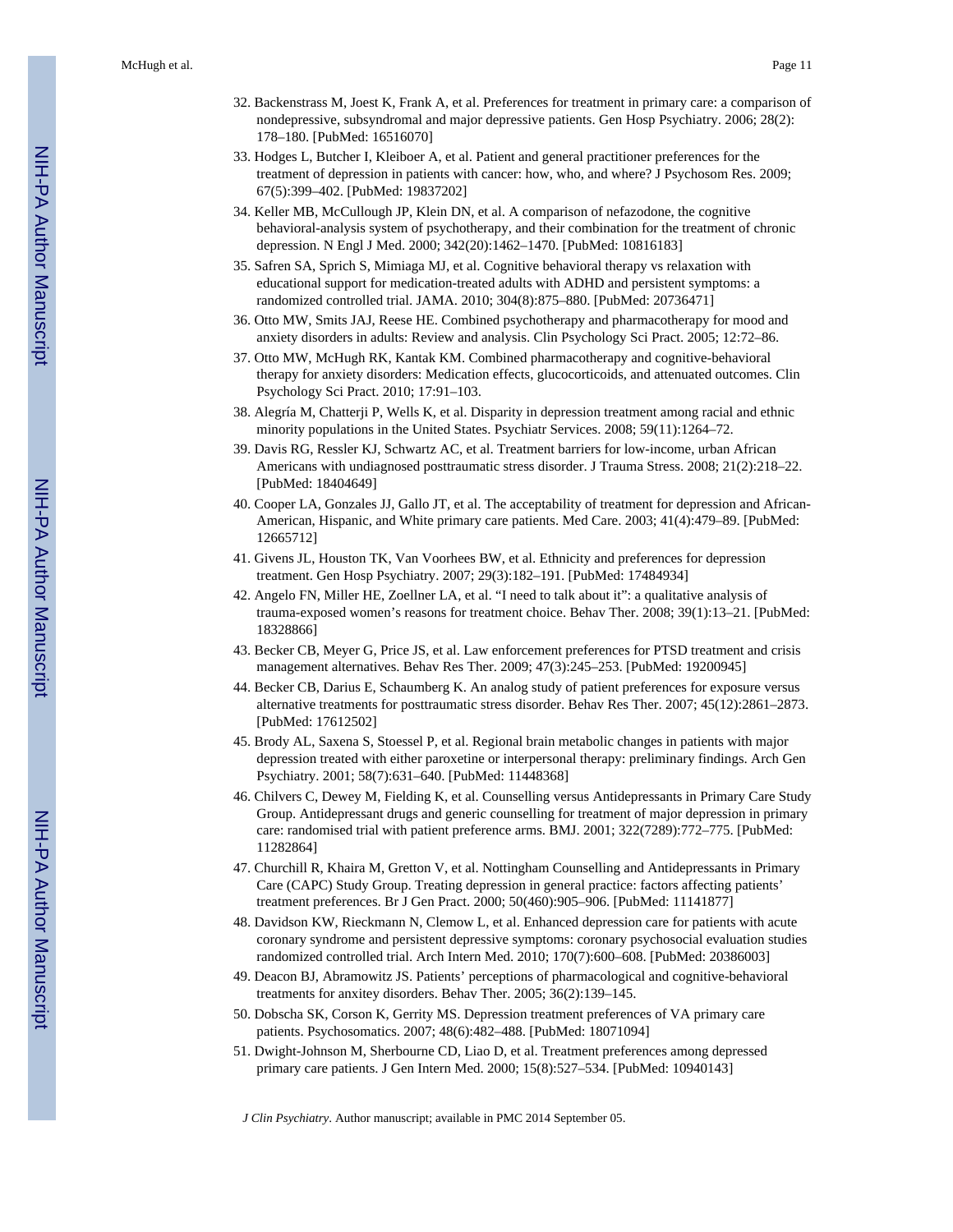- 52. Fann JR, Jones AL, Dikmen SS, et al. Depression treatment preferences after traumatic brain injury. J Head Trauma Rehabil. 2009; 24(4):272–278. [PubMed: 19625866]
- 53. Feeny NC, Zoellner LA, Mavissakalian MR, et al. What would you choose? Sertraline or prolonged exposure in community and PTSD treatment seeking women. Depress Anxiety. 2009; 26(8):724–731. [PubMed: 19544313]
- 54. Feeny NC, Zoellner LA, Kahana SY. Providing a treatment rationale for PTSD: Does what we say matter? Behav Res Ther. Sep; 2009 47(9):752–760. [PubMed: 19616197]
- 55. Goodman JH. Women's attitudes, preferences, and perceived barriers to treatment for perinatal depression. Birth. 2009; 36(1):60–69. [PubMed: 19278385]
- 56. Iacoviello BM, McCarthy KS, Barrett MS, et al. Treatment preferences affect the therapeutic alliance: implications for randomized controlled trials. J Consult Clin Psychol. 2007; 75(1):194– 198. [PubMed: 17295580]
- 57. Jaycox LH, Asarnow JR, Sherbourne CD, et al. Adolescent primary care patients' preferences for depression treatment. Adm Policy Ment Health. 2006; 33(2):198–207. [PubMed: 16502131]
- 58. Kwan BM, Dimidjian S, Rizvi SL. Treatment preference, engagement, and clinical improvement in pharmacotherapy versus psychotherapy for depression. Behav Res Ther. 2010; 48(8):799–804. [PubMed: 20462569]
- 59. Leykin Y, Derubeis RJ, Gallop R, et al. The relation of patients' treatment preferences to outcome in a randomized clinical trial. Behav Ther. 2007; 38(3):209–217. [PubMed: 17697846]
- 60. Lin P, Campbell DG, Chaney EF, et al. The influence of patient preference on depression treatment in primary care. Ann Behav Med. 2005; 30(2):164–173. [PubMed: 16173913]
- 61. Ogrodniczuk JS, Piper WE, Joyce AS, et al. Alexithymia and treatment preferences among psychiatric outpatients. Psychother Psychosom. 2009; 78(6):383–384. [PubMed: 19738407]
- 62. Patel SR, Simpson HB. Patient preferences for obsessive-compulsive disorder treatment. J Clin Psychiatry. 2010; 71(11):1434–1439. [PubMed: 21114948]
- 63. Raue PJ, Schulberg HC, Heo M, et al. Patients' depression treatment preferences and initiation, adherence, and outcome: a randomized primary care study. Psychiatr Serv. 2009; 60(3):337–343. [PubMed: 19252046]
- 64. Unützer J, Katon W, Callahan CM, et al. Depression treatment in a sample of 1,801 depressed older adults in primary care. J Am Geriatr Soc. 2003; 51(4):505–514. [PubMed: 12657070]
- 65. Van HL, Dekker J, Koelen J, et al. Patient preference compared with random allocation in shortterm psychodynamic supportive psychotherapy with indicated addition of pharmacotherapy for depression. Psychother Res. 2009; 19(2):205–212. [PubMed: 19396651]
- 66. Walker J, Vincent N, Furer P, et al. Treatment preference in hypochondriasis. J Behav Ther Exp Psychiatry. 1999; 30(4):251–258. [PubMed: 10759322]
- 67. Zafar AM, Jawaid A, Ashraf H, et al. Psychotherapy as a treatment modality for psychiatric disorders: Perceptions of general public of Karachi, Pakistan. BMC Psychiatry. 2009; 9:37. [PubMed: 19527506]
- 68. Zoellner LA, Feeny NC, Cochran B, et al. Treatment choice for PTSD. Behav Res Ther. 2003; 41(8):879–886. [PubMed: 12880643]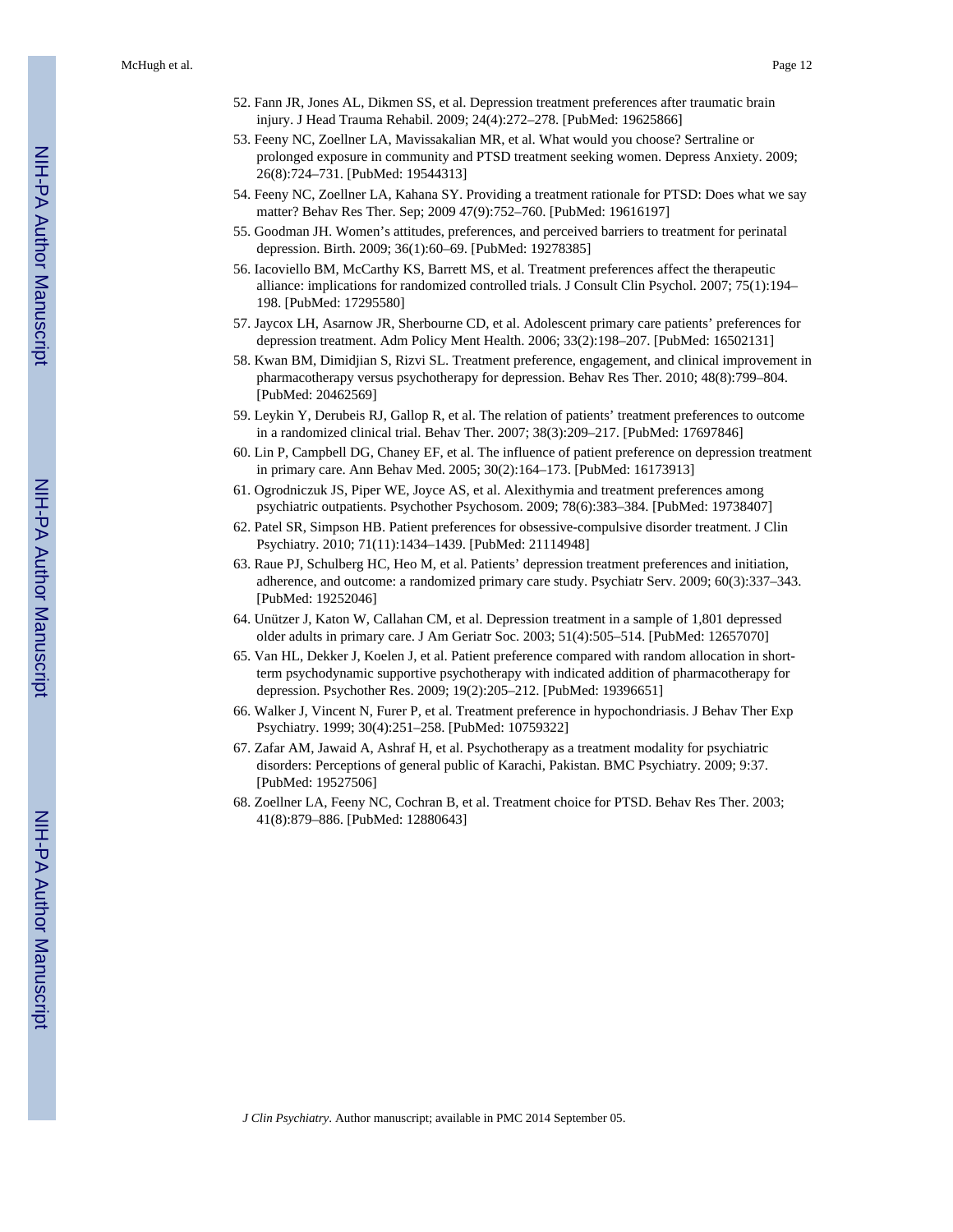# **Clinical Points**

- **•** Patient preference for the treatment of psychiatric disorders is a core component of evidence-based mental health care and has been shown to impact treatment retention and outcome.
- **•** Studies across diverse settings indicate that on average patients prefer psychological treatment to pharmacological treatment for depression and anxiety at a rate of 3 to 1.
- **•** Consideration of patient preference, along with treatment efficacy and clinical expertise, may be important to optimizing outcomes in clinical settings.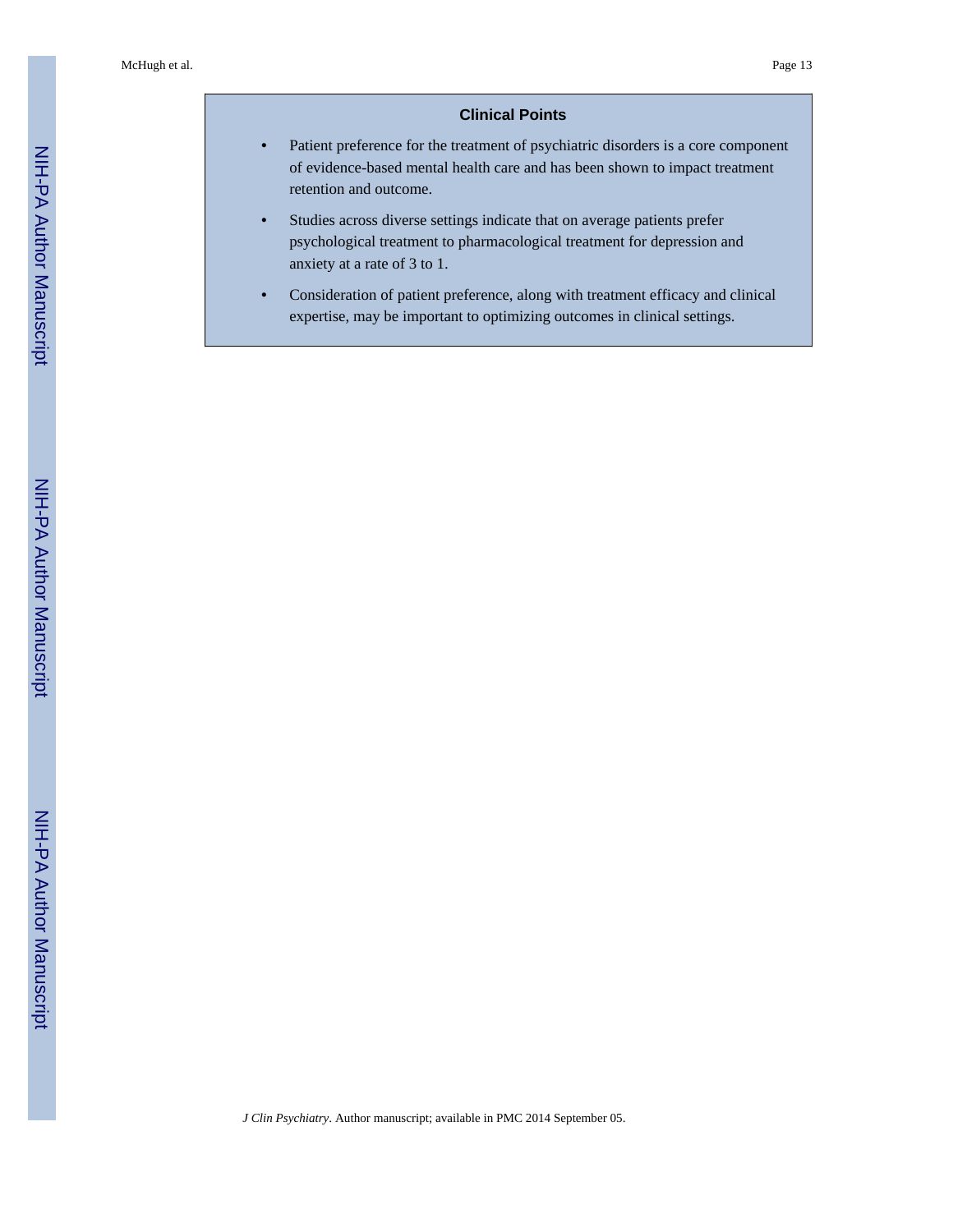McHugh et al. Page 14



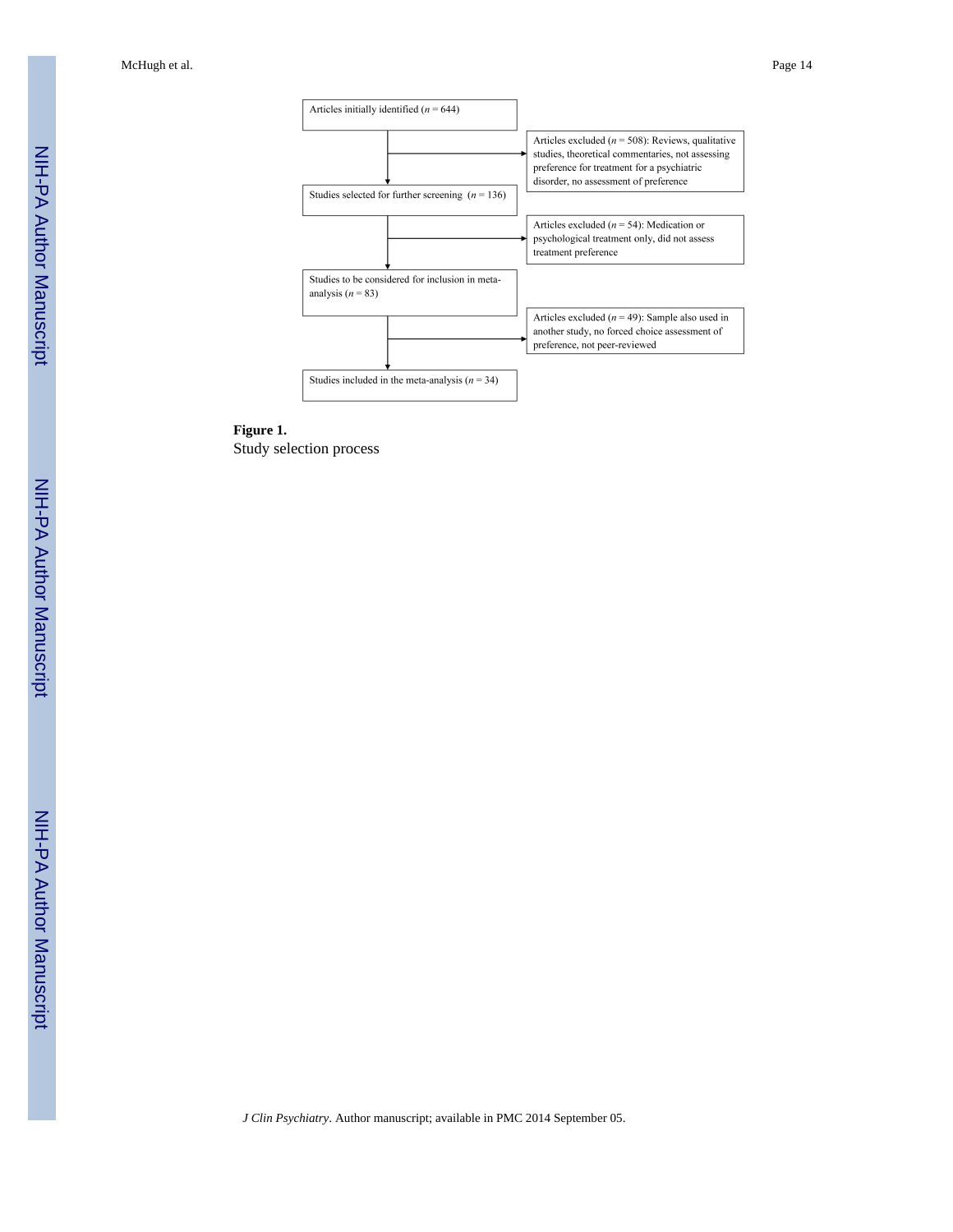McHugh et al. Page 15



#### **Figure 2.**

Effect Sizes (proportion) and 95% CI for Preferences for Pharmacological vs. Psychological Treatment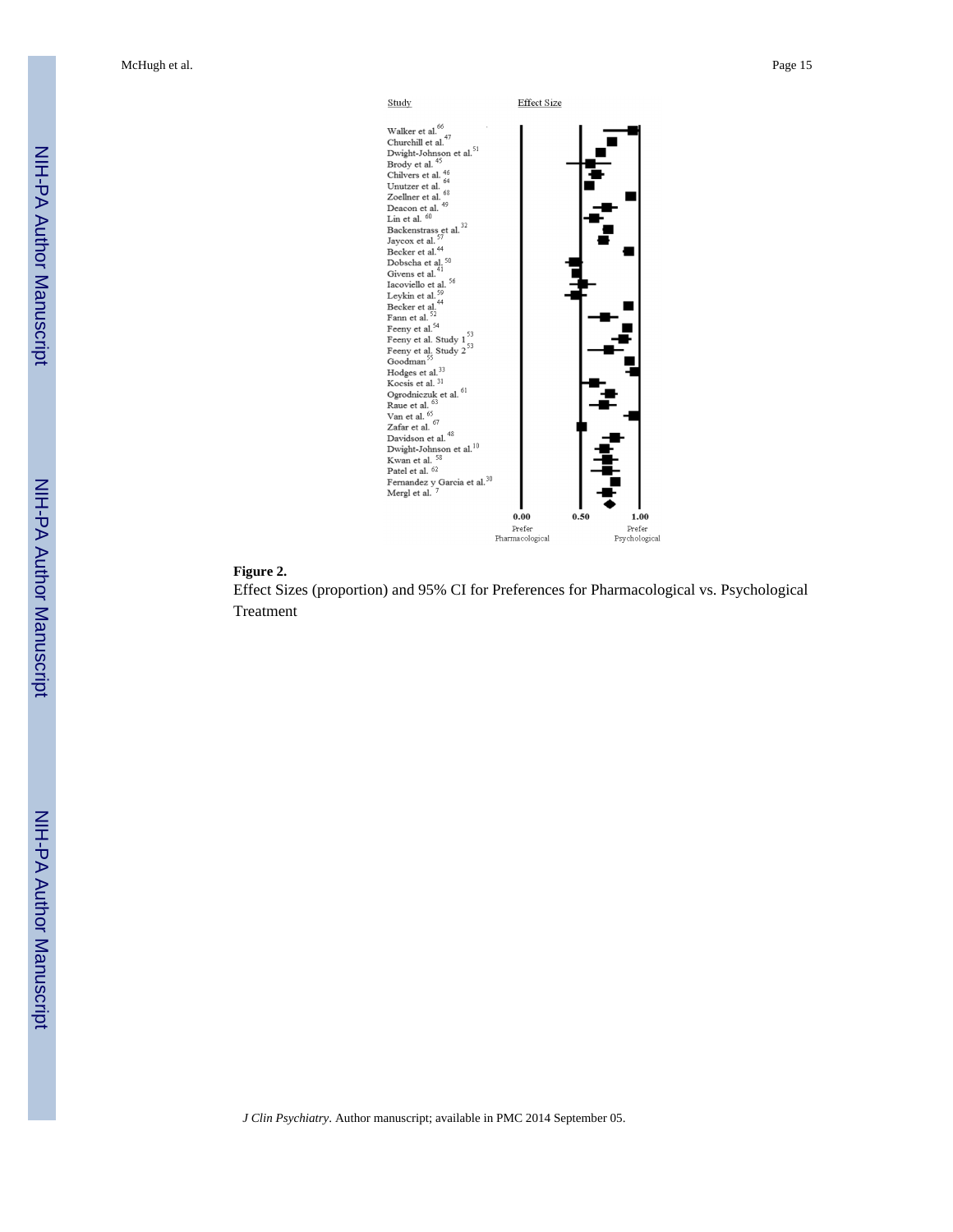#### **Table 1**

# Study Characteristics

| <b>Study</b>                            | Year | N      | <b>Disorder</b>   | Mean<br>Age $(y)$        | Gender (%<br>women)      | <b>Treatment</b><br><b>Seeking</b> |
|-----------------------------------------|------|--------|-------------------|--------------------------|--------------------------|------------------------------------|
| Backenstrass et al. <sup>32</sup>       | 2006 | 415    | General           | 45.3                     | 59                       | No                                 |
| Becker et al. <sup>43</sup>             | 2009 | 379    | <b>PTSD</b>       | 32.0                     | 29                       | No                                 |
| Becker et al. <sup>44</sup>             | 2007 | 166    | <b>PTSD</b>       | 18.6                     | 62                       | No                                 |
| Brody et al. 45                         | 2001 | 24     | Depression        | 38.9                     | 54                       | Yes                                |
| Chilvers et al. 46                      | 2001 | 220    | Depression        | 37.3                     | 74                       | Yes                                |
| Churchill et al. <sup>47</sup>          | 2000 | 895    | Depression        | 41.0                     | 68                       | No                                 |
| Davidson et al. <sup>48</sup>           | 2010 | 80     | Depression        | 59.3                     | 54                       | Yes                                |
| Deacon et al. <sup>49</sup>             | 2005 | 103    | Anxiety (general) | 35.4                     | 53                       | Yes                                |
| Dobscha et al. <sup>50</sup>            | 2007 | 314    | Depression        | 56.7                     | 7                        | Yes                                |
| Dwight-Johnson et al. <sup>51</sup>     | 2000 | 1,187  | Depression        | 44.0                     | 71                       | No                                 |
| Dwight-Johnson et al. <sup>10</sup>     | 2010 | 287    | Depression        | 49.8                     | 84                       | Yes                                |
| Fann et al. $52$                        | 2009 | 145    | Depression        | 42.4                     | 34                       | No                                 |
| Feeny et al. Study 153                  | 2009 | 74     | <b>PTSD</b>       | 31.8                     | 100                      | No                                 |
| Feeny et al. Study 253                  | 2009 | 31     | <b>PTSD</b>       | 31.0                     | 100                      | No                                 |
| Feeny et al. <sup>54</sup>              | 2009 | 324    | <b>PTSD</b>       | 19.6                     | 100                      | No                                 |
| Fernandez y Garcia et al. <sup>30</sup> | 2011 | 976    | Depression        | $\overline{\phantom{a}}$ | --                       | No                                 |
| Givens et al. $41$                      | 2007 | 78,753 | Depression        | Щ.                       | 74                       | No                                 |
| Goodman <sup>55</sup>                   | 2009 | 455    | Depression        | 31.6                     | 100                      | No                                 |
| Hodges et al. <sup>33</sup>             | 2009 | 100    | Depression        | 56.4                     | 77                       | Yes                                |
| Iacoviello et al. <sup>56</sup>         | 2007 | 75     | Depression        | 40.0                     | 53                       | Yes                                |
| Jaycox et al. <sup>57</sup>             | 2006 | 444    | Depression        | 17.2                     | 75                       | No                                 |
| Kocsis et al. <sup>31</sup>             | 2009 | 429    | Depression        | 45.0                     | 65                       | Yes                                |
| Kwan et al. <sup>58</sup>               | 2010 | 106    | Depression        | 38.4                     | 64                       | Yes                                |
| Leykin et al. <sup>59</sup>             | 2007 | 174    | Depression        | 39.6                     | 59                       | Yes                                |
| Lin et al. $60$                         | 2005 | 335    | Depression        | 57.0                     | 4                        | Yes                                |
| Mergl et al. <sup>7</sup>               | 2011 | 145    | Depression        | $\overline{\phantom{a}}$ | $\overline{\phantom{a}}$ | Yes                                |
| Ogrodniczuk et al. <sup>61</sup>        | 2009 | 145    | General           | $\overline{\phantom{a}}$ | $-$                      | Yes                                |
| Patel et al. <sup>62</sup>              | 2010 | 89     | <b>OCD</b>        | 41.0                     | --                       | Yes                                |
| Raue et al. <sup>63</sup>               | 2009 | 60     | Depression        | 51.2                     | 78                       | Yes                                |
| Unutzer et al. <sup>64</sup>            | 2003 | 1,797  | Depression        | 71.2                     | 65                       | No                                 |
| Van et al. <sup>65</sup>                | 2009 | 63     | Depression        | $\overline{\phantom{a}}$ | --                       | Yes                                |
| Walker et al. <sup>66</sup>             | 1999 | 23     | Hypochondriasis   | 47.0                     | 83                       | No                                 |
| Zafar et al. <sup>67</sup>              | 2009 | 985    | General           | 36.7                     | 46                       | No                                 |
| Zoellner et al. 68                      | 2003 | 273    | PTSD              | 19.4                     | 100                      | $\rm No$                           |

Note. General refers to studies in which preference was assessed for psychiatric disorders generally and not a specific diagnosis. PTSD = posttraumatic stress disorder, OCD = obsessivecompulsive disorder.